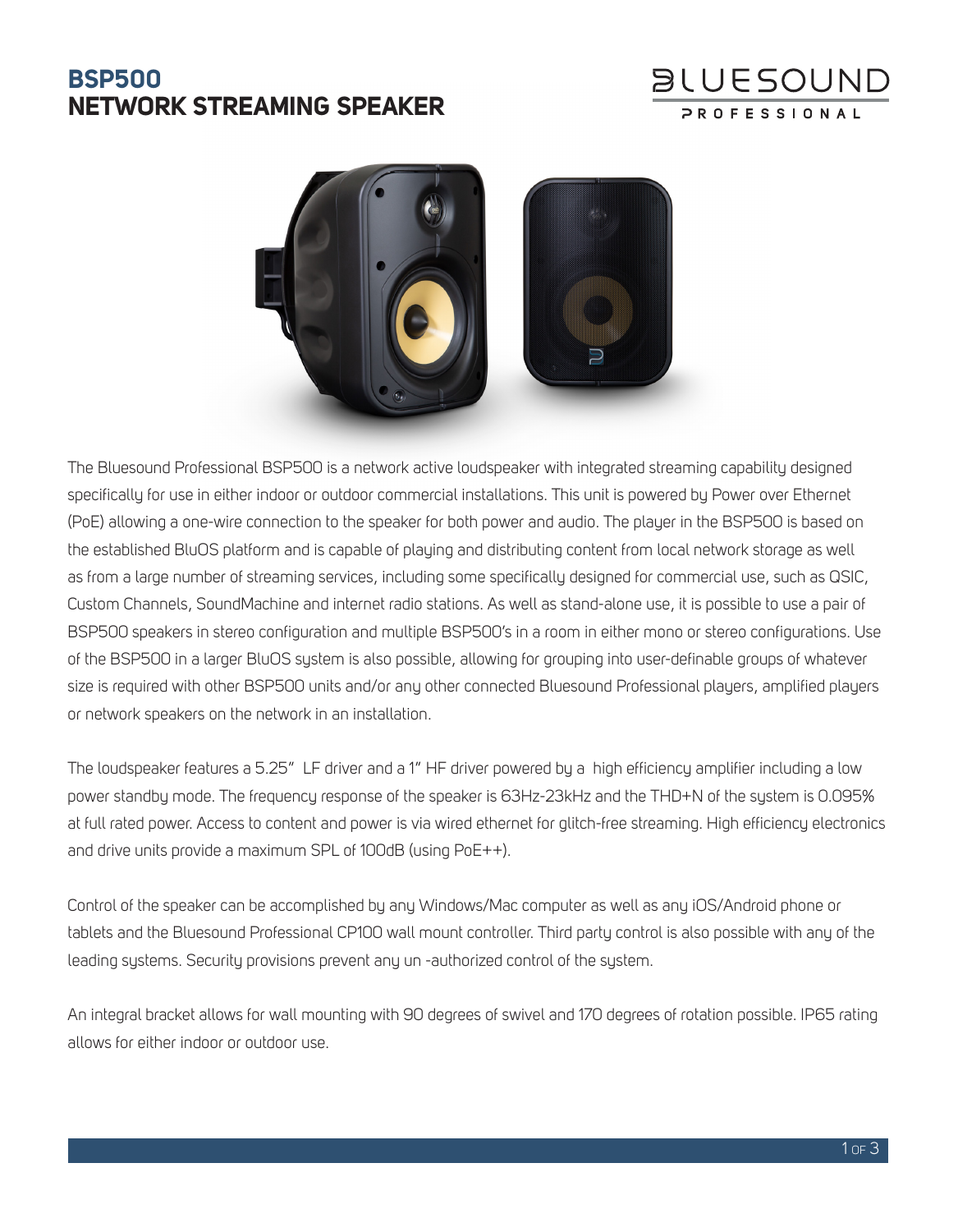#### **FEATURES**

- Full-range network streaming speaker system
- 5.25" LF driver and 1" HF driver
- Power over Ethernet (PoE+, PoE++) powering to allow single wired connection for both power and signal
- Indoor or outdoor use (IP65 rating)
- 63Hz-23kHz frequency range
- 0.095% THD+N at full rated power
- Maximum SPL of 100dB (PoE++)
- 2 or more BSP500's can pair in stereo or multiple mono configuration
- Flexible and unlimited grouping of zones within a BluOS system
- Integration with local network content storage

• Integration with many streaming services including Spotify, Tidal, Qobuz etc.

**BLUESOUND** PROFESSIONA

- Integration with a wide variety of internet radio platforms
- PC/Mac, iOS/Android and third-party control
- Security preventing unauthorized control
- Specialist Bluesound Professional control panels
- Support of Hi-Res audio up to 192kHz/24 bit
- Support of MQA content
- Streaming via ethernet for increased reliability
- Wall mounting with integral bracket

#### **ARCHITECTS & ENGINEERS SPECIFICATION**

The network streaming speaker shall allow for the playing of material from network attached drives and a wide variety of streaming services including Spotify, Tidal, Qobuz, SoundMachine, QSIC and Custom Channels as well as internet radio platforms such as TuneIn and iHeart Radio. The network speaker shall support files up to 192kHz and 24-bit resolution as well as MQA encoded files. Control of the unit shall be possible from PC or Mac computers, Android and iOS mobile devices and third-party control systems. In addition, there shall be the provision for the connection of dedicated wall mount remote control panels to allow for local control of zones. The network speaker shall be based on the BluOS platform and shall be compatible with other BluOS devices to form a complete and integrated ecosystem including flexible grouping and control of zones. Networked speakers shall also be able to be paired in stereo or multiple mono combinations.

The network streaming speaker shall have a 5.25" woofer and 1" tweeter. The power amplifier shall be a high efficiency unit with a maximum SPL of 100dB (using PoE++). Streaming shall be via wired ethernet for increased reliability. The unit shall have no controls to prevent unauthorized adjustment and control of the unit shall incorporate security to prevent unauthorized access via other devices.

Wall mounting of the network speaker shall also be possible with integral bracket, allowing for 90° swivel and 170° rotation of the speaker.

The network streaming speaker shall be the Bluesound Professional BSP500.